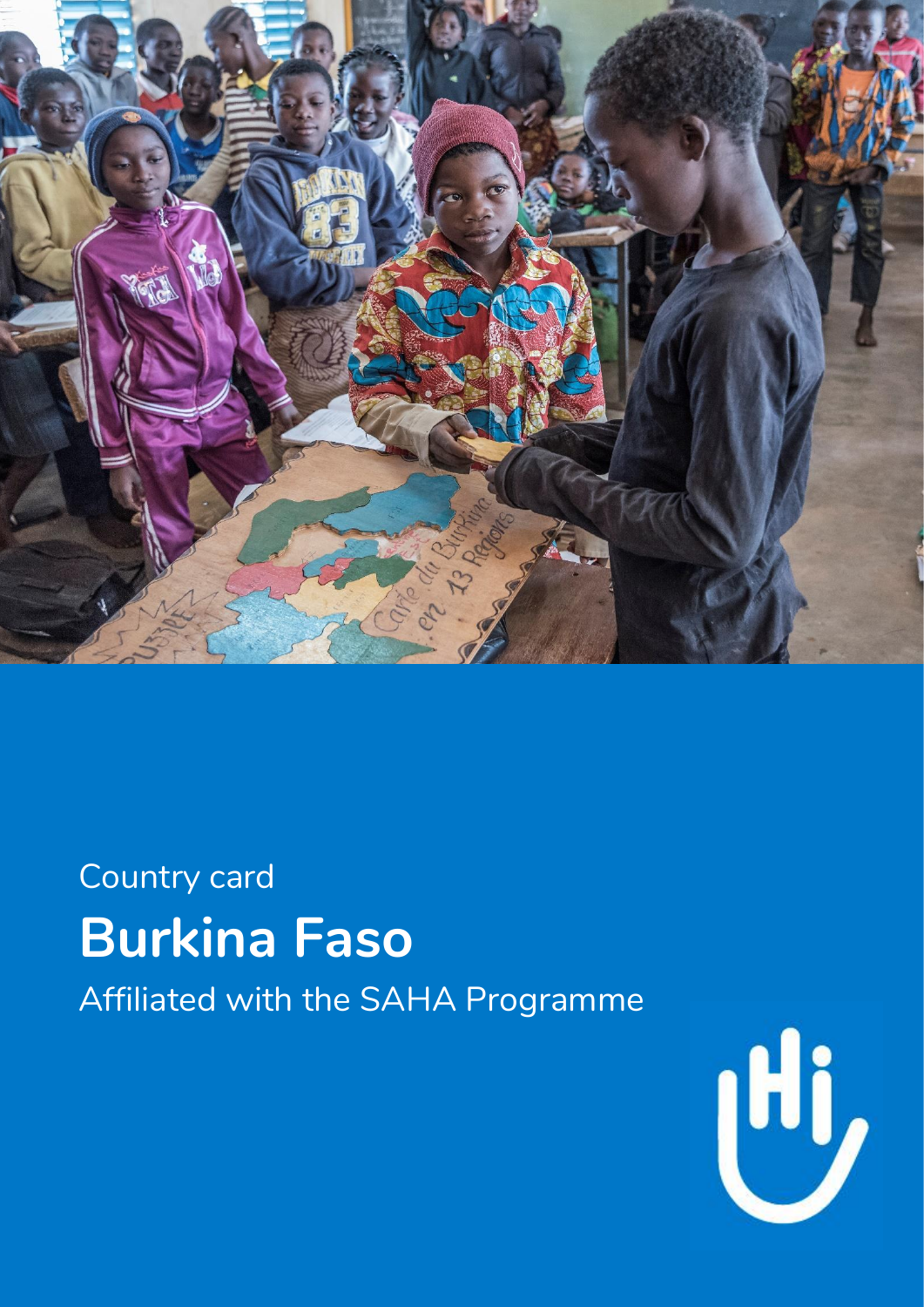### **HI's team and where we work**

**There are 187 staff members on HI's team in Burkina Faso.** 

**Burkina Faso** 

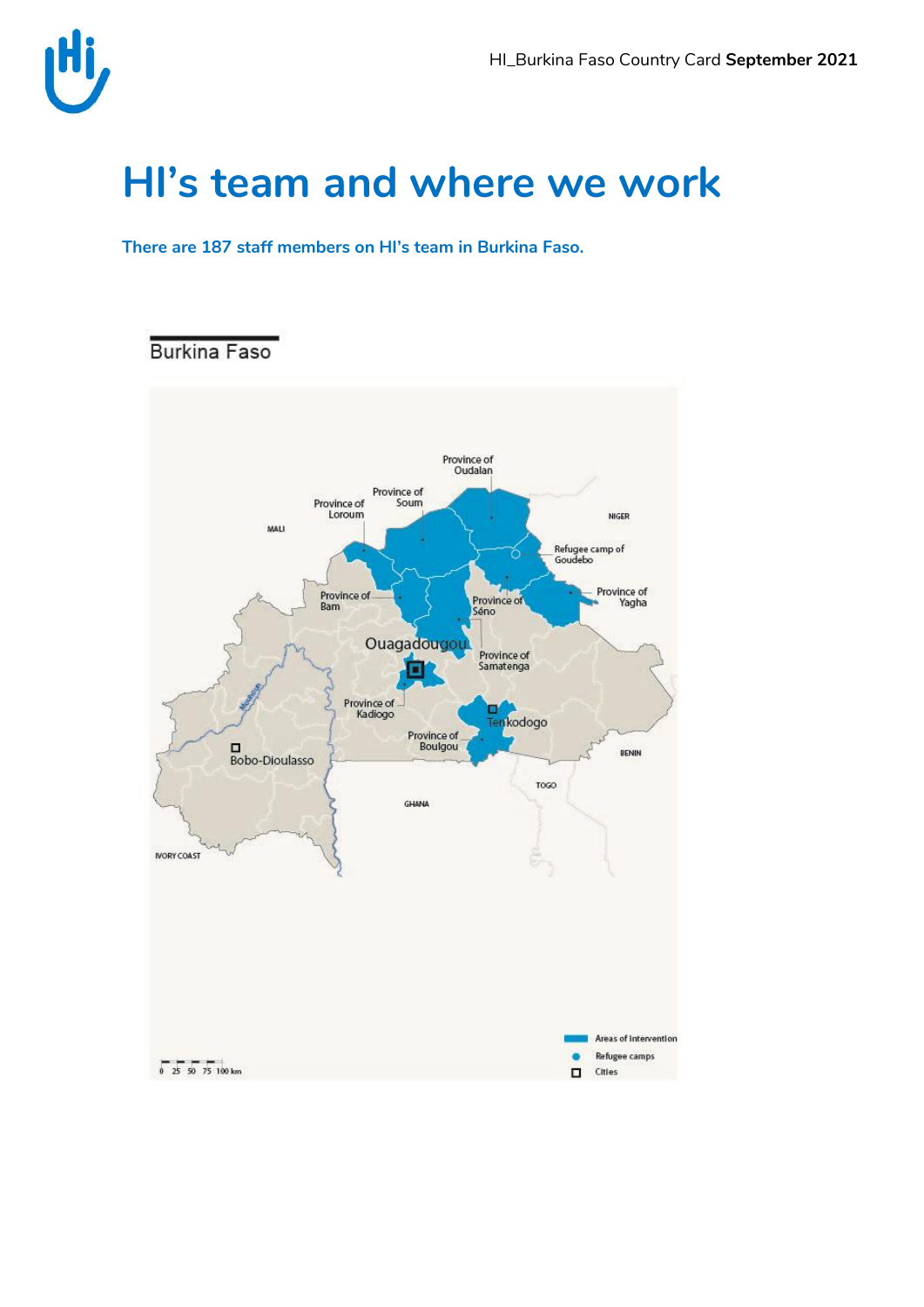![](_page_2_Picture_0.jpeg)

## **General country data**

| <b>Country</b>                                  | <b>Burkina Faso</b> | <b>Neighbouring</b><br>country<br>(Niger) | <b>France</b> |
|-------------------------------------------------|---------------------|-------------------------------------------|---------------|
| Population                                      | 20,321,378          | 23,310,715                                | 67,059,887    |
| <b>HDI</b>                                      | 0.434               | 0.377                                     | 0.891         |
| <b>IHDI</b>                                     | 0.303               | 0.272                                     | 0.809         |
| <b>Maternal mortality</b>                       | 341                 | 535                                       | 10            |
| <b>Gender Related Development Index</b>         | 0.87                | 0.30                                      | 0.98          |
| Population within UNHCR mandate                 | 25,122              | 175,418                                   | 368,352       |
| <b>INFORM Index</b>                             | 6.4                 | 7.4                                       | $2.2^{\circ}$ |
| <b>Fragile State Index</b>                      | 85.9                | 95.3                                      | 30.5          |
| <b>GINI Index1</b>                              | 35.3                | 34.3                                      | 31.6          |
| Net official development assistance<br>received | 1110.58             | 1196.32                                   | $\Omega$      |

#### **a. General data**

#### **b. Humanitarian law instruments ratified by the country**

| Humanitarian law instruments                                   | <b>Status</b>                                      |
|----------------------------------------------------------------|----------------------------------------------------|
| <b>Convention on Cluster Munitions, 2008</b>                   | <b>Ratification/Accession: 16 February</b><br>2010 |
| Mine Ban Convention, 1997                                      | Ratification/Accession: 16 September<br>1998       |
| Convention on the Rights of Persons with<br>Disabilities, 2006 | Ratification/Accession: 23 July 2009               |

 $\overline{a}$ 1 <https://data.worldbank.org/indicator/SI.POV.GINI>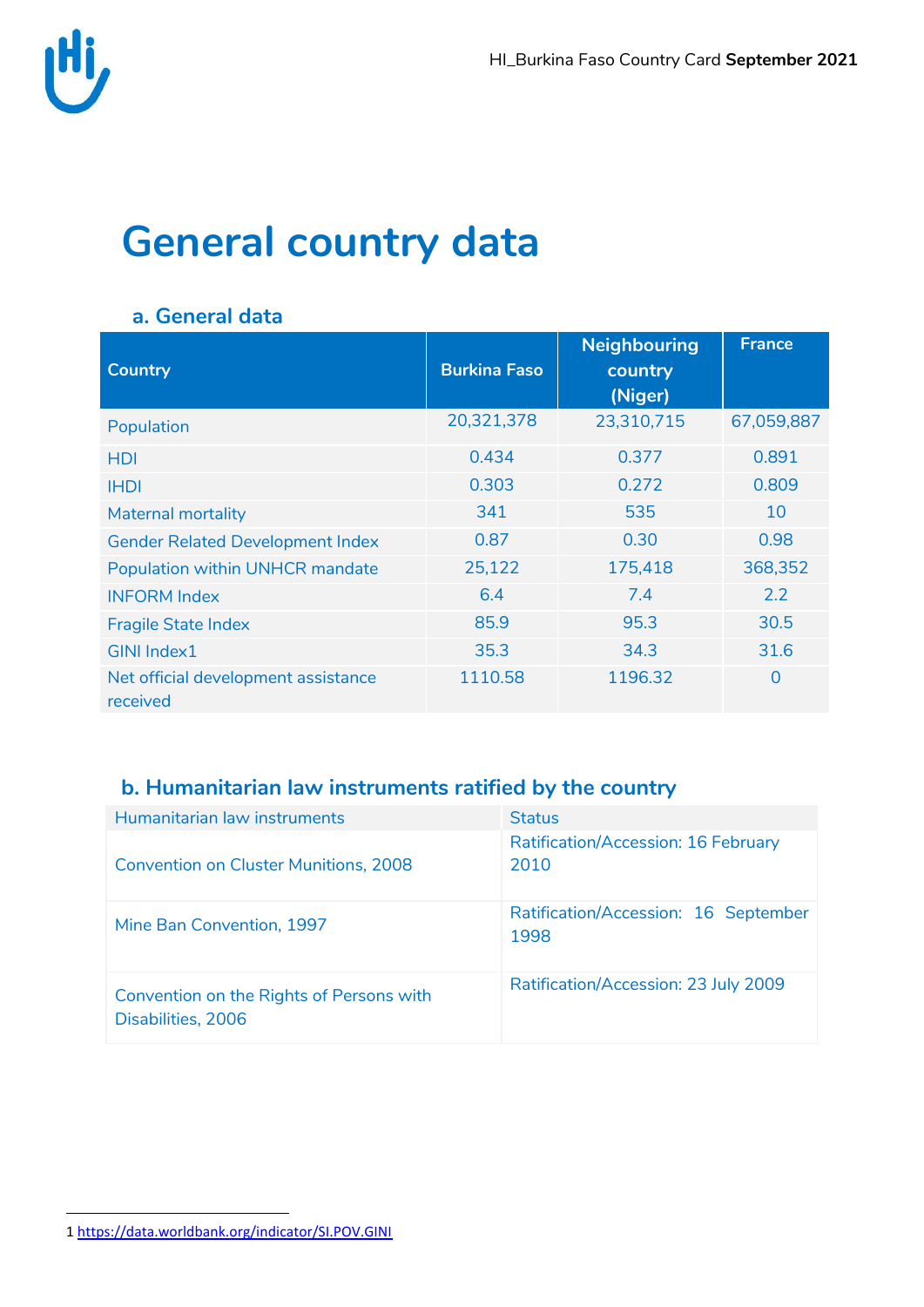![](_page_3_Picture_0.jpeg)

#### **c. Geopolitical analysis**

Burkina Faso is one of the poorest countries in the world. People living in the most precarious conditions are often illiterate with little or no access to healthcare and low spending power. The most vulnerable people, including people with disabilities, receive almost no medical assistance and are rarely included in the economic and social life of the country. It is difficult for them to fully enjoy their basic rights to education, vocational training and employment. Most suffer exclusion and extreme poverty. Since 2015, conflicts between the state and non-state armed groups in the northern regions of Burkina-Faso have increased insecurity. This permanent conflict situation has forced 1 million people from their homes in Burkina-Faso, depriving them of economic resources essential to their survival.

## **Summary of HI's work in the country**

Burkina Faso was the first West African country in which HI worked. The organisation has been registered there since 1991, when it helped rehabilitate the National Orthopaedic Fitting Centre of Burkina Faso (CNAOB) in partnership with the Ministry of Health. It subsequently supported the development and setting up of other rehabilitation and fitting centres across the country. Over the following years, HI went on to diversify its work in Burkina Faso.

Until 2015, HI almost exclusively carried out development projects. Since then, the association has progressively reoriented its operations to respond to the chronic and humanitarian needs of populations. In 2021, out of 12 projects, 50% are humanitarian projects, 25% of the projects respond to chronic crises and 25% respond to development needs.

HI facilitates the establishment of a regional functional rehabilitation network and the integration of this network into the national health system. HI trains health and functional rehabilitation professionals. Through its inclusive education project, the association facilitates access and retention of disabled children in primary and post-primary schools and vocational training, ensuring quality education. To ensure the sustainability of this project, the organization trains and sensitizes people working in the disability and inclusive education sectors. Finally, after several years of contribution to research, HI is conducting a project on the issue of road safety in Ouagadougou.

As part of its crisis response, HI addresses the needs of households in the Sahel region facing insecurity, including food insecurity through RECOSA, the Project for Strengthening the Resilience and Social Cohesion of Vulnerable People in the Cross-Border Regions of Burkina Faso (Sahel region) and Niger (Tillabery region), and the physical and emotional stimulation of malnourished children in the Sahel. HI also helps schools to address the impact of insecurity in the Sahel and Eastern regions by implementing school preparedness and response plans.

Lastly, HI's response to humanitarian needs aims to support vulnerable people (including students and teachers) who have suffered shock or trauma as a result of the crisis, and to meet the basic need for shelter of people in Soum province (the province second worst-affected by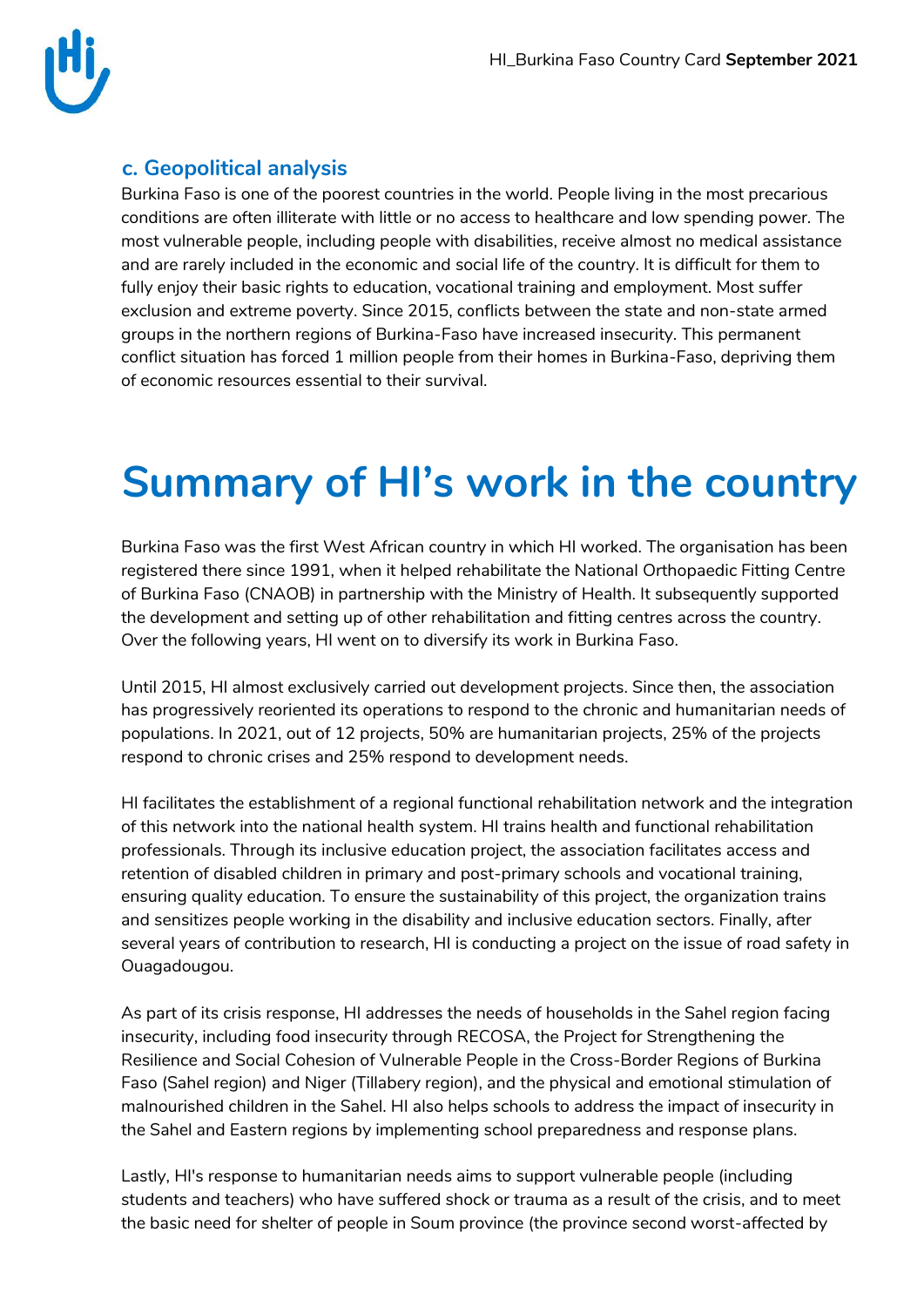![](_page_4_Picture_1.jpeg)

population displacement). HI is also a member of the consortium leading the Rapid Response Mechanism (RRM) project in Burkina Faso to alert and provide information on the needs of displaced people. Lastly, HI implements a project to help humanitarian response actors make their projects more inclusive of older people and people with disabilities.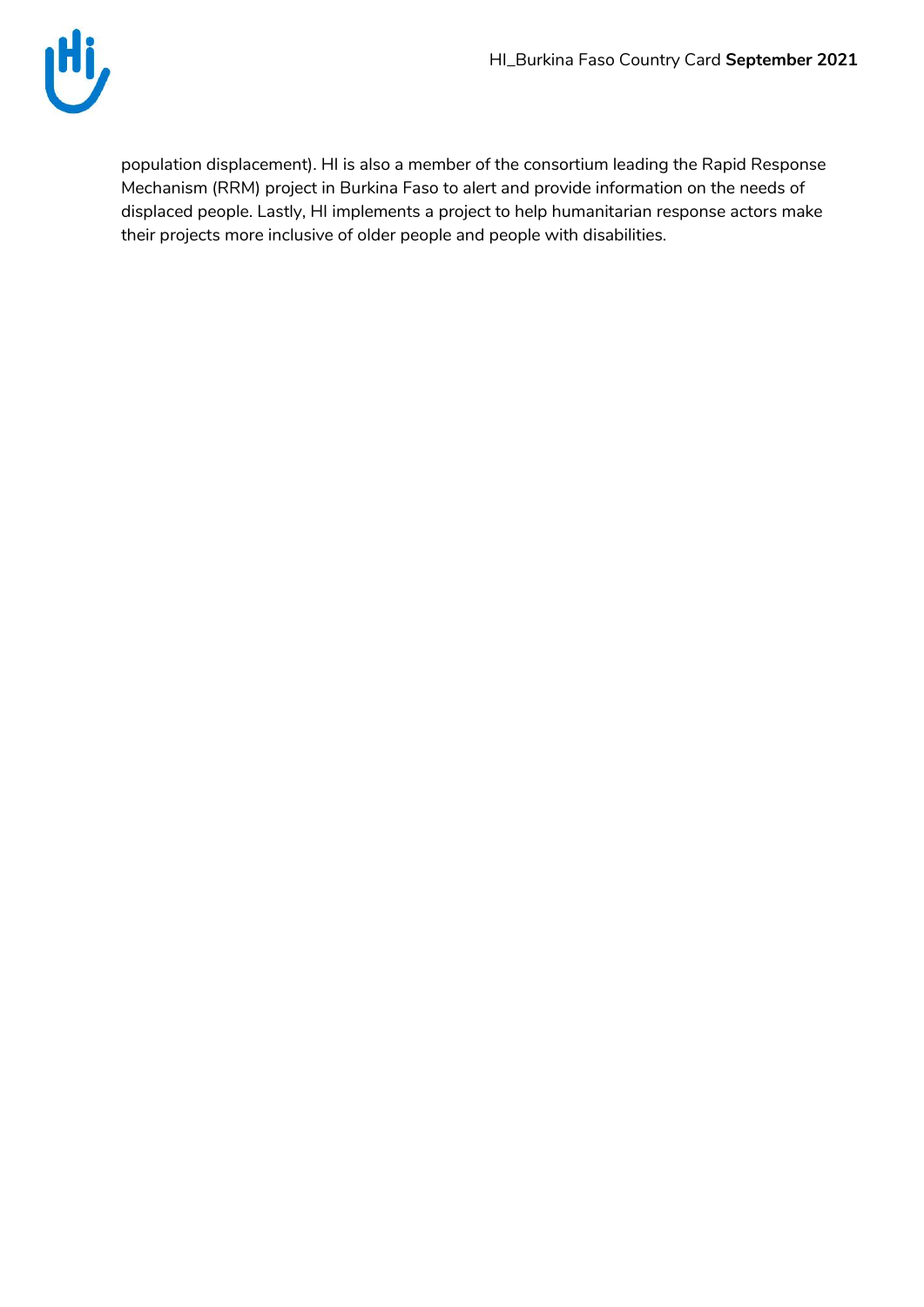![](_page_5_Picture_0.jpeg)

## **Current projects**

#### Sectors where HI implements projects, focusing on beneficiaries and partners

| <b>Main sectors</b><br>where we work | <b>Project goals in</b><br>the sector                                                                                                      | <b>Main activities</b>                                                 | <b>Beneficiaries</b>                                                                                                                                                                                                                                                                                                                                               | <b>Beneficiaries at</b><br>the end of the<br>project | <b>Partners</b>                                                                                                                                                                                                                                                                                                                                                                | Location                               | <b>Project start</b><br>and end<br>date and<br>funding<br><b>bodies</b> |
|--------------------------------------|--------------------------------------------------------------------------------------------------------------------------------------------|------------------------------------------------------------------------|--------------------------------------------------------------------------------------------------------------------------------------------------------------------------------------------------------------------------------------------------------------------------------------------------------------------------------------------------------------------|------------------------------------------------------|--------------------------------------------------------------------------------------------------------------------------------------------------------------------------------------------------------------------------------------------------------------------------------------------------------------------------------------------------------------------------------|----------------------------------------|-------------------------------------------------------------------------|
| Inclusion                            | Holistic support to<br>ensure people with<br>disabilities access<br>health and<br>rehabilitation<br>services, education<br>and employment. | Competence building<br>Systems consolidation<br>Community mobilisation | 200 adults with<br>disabilities,<br>including 100<br>women<br>Young people<br>with disabilities<br>aged 6-17:<br>300, including<br>150 girls and<br>young women<br>Children with<br>disabilities<br>under 5: 3,346,<br>including 1,740<br>girls<br>Community<br>officers: 100<br>Local and<br>traditional<br>authorities: 180<br>General<br>population:<br>223,500 |                                                      | Directorate-<br><b>General of Public</b><br>Health (DGSP).<br>Regional<br>Department for<br>Social Action and<br>National<br>Solidarity.<br>Tenkodogo<br>Regional<br><b>Hospital Centre</b><br>$(CHR)$ .<br><b>National Centre</b><br>for Orthopaedic<br>Fitting of Burkina<br>Faso (CNAOB)<br>6 private<br>rehabilitation<br>centres in<br>Garango,<br>Koupéla,<br>Tenkodogo, | Centre-East<br>region<br>Centre region | 01.2018<br>to<br>12.2022<br>MOFA Lux                                    |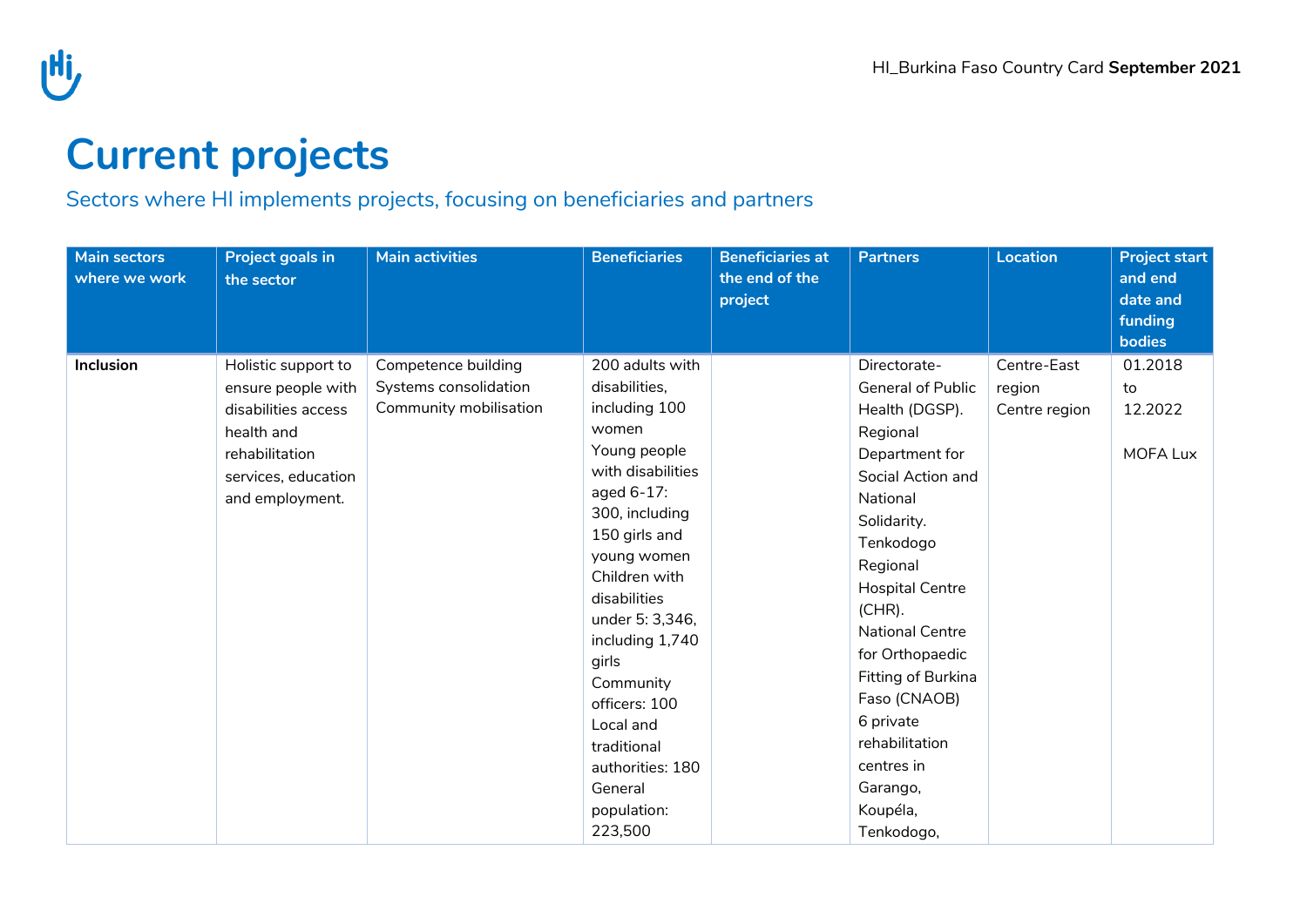|                                                   |                                                                                                                                                                                                          |                                                                                                                                                                                                                                                                                                                                                                                                                                                                   |                                                                                                                                                                                                                                                           | Zabré and<br>Ouargaye, in the<br>Centre-East<br>health region<br>(city of<br>Tenkodogo).                                                        |                                                                                                 |                                                                         |
|---------------------------------------------------|----------------------------------------------------------------------------------------------------------------------------------------------------------------------------------------------------------|-------------------------------------------------------------------------------------------------------------------------------------------------------------------------------------------------------------------------------------------------------------------------------------------------------------------------------------------------------------------------------------------------------------------------------------------------------------------|-----------------------------------------------------------------------------------------------------------------------------------------------------------------------------------------------------------------------------------------------------------|-------------------------------------------------------------------------------------------------------------------------------------------------|-------------------------------------------------------------------------------------------------|-------------------------------------------------------------------------|
| <b>Inclusive</b><br><b>Education</b>              | <b>Inclusive Education</b><br>& Vocational<br>Training<br>for Young People<br>with Disabilities in<br>Burkina Faso.                                                                                      | Identification, consultation,<br>referral/registration, training<br>of teachers and educational<br>supervisors, follow-up of<br>teachers and students.<br>Institutional support to take<br>into account inclusive<br>education in education<br>policy documents.                                                                                                                                                                                                  | 10,757<br>students with<br>disabilities<br>enrolled in<br>school, of<br>whom 5,993<br>boys and 4,764<br>girls.                                                                                                                                            | Local education<br>actors<br>(decentralised<br>regional<br>departments)<br>and the Ministry<br>of National<br><b>Education and</b><br>Literacy. | National<br>project with<br>field activities<br>in the Sahel,<br>Eastern and<br>Central regions | 09.2017<br>To<br>12.2021<br><b>AFD</b><br><b>NORAD</b><br><b>UNICEF</b> |
| <b>Inclusive</b><br>Humanitarian<br><b>Action</b> | The project aims to<br>improve care for<br>vulnerable people,<br>including people<br>with disabilities, by<br>promoting their<br>inclusion in and<br>access to<br>humanitarian<br>response<br>programmes | Rapid emergency-impact<br>assessment for crisis-<br>affected people with<br>disabilities<br>Local capacity-building for<br>state and non-state actors<br>Raising community<br>awareness of inclusion and<br>disability<br>Identifying people with<br>disabilities and distributing<br>technical mobility aids (and<br>assisting people)<br>Support for referrals to<br>specialised services or other<br>humanitarian actors/projects<br>based on identified needs | 1,500 people<br>with functional<br>limitations<br>58 inclusion<br>focal points;<br>34,798 people<br>sensitized;<br>386 actors<br>sensitized and<br>trained;<br>17<br>humanitarian<br>actors<br>accompanied to<br>make their<br>intervention<br>inclusive. |                                                                                                                                                 | Sahel regions,<br>Centre-North<br>region<br>North region                                        | 06.2020 to<br>05.2023<br><b>DGD</b><br>MOFA Lux                         |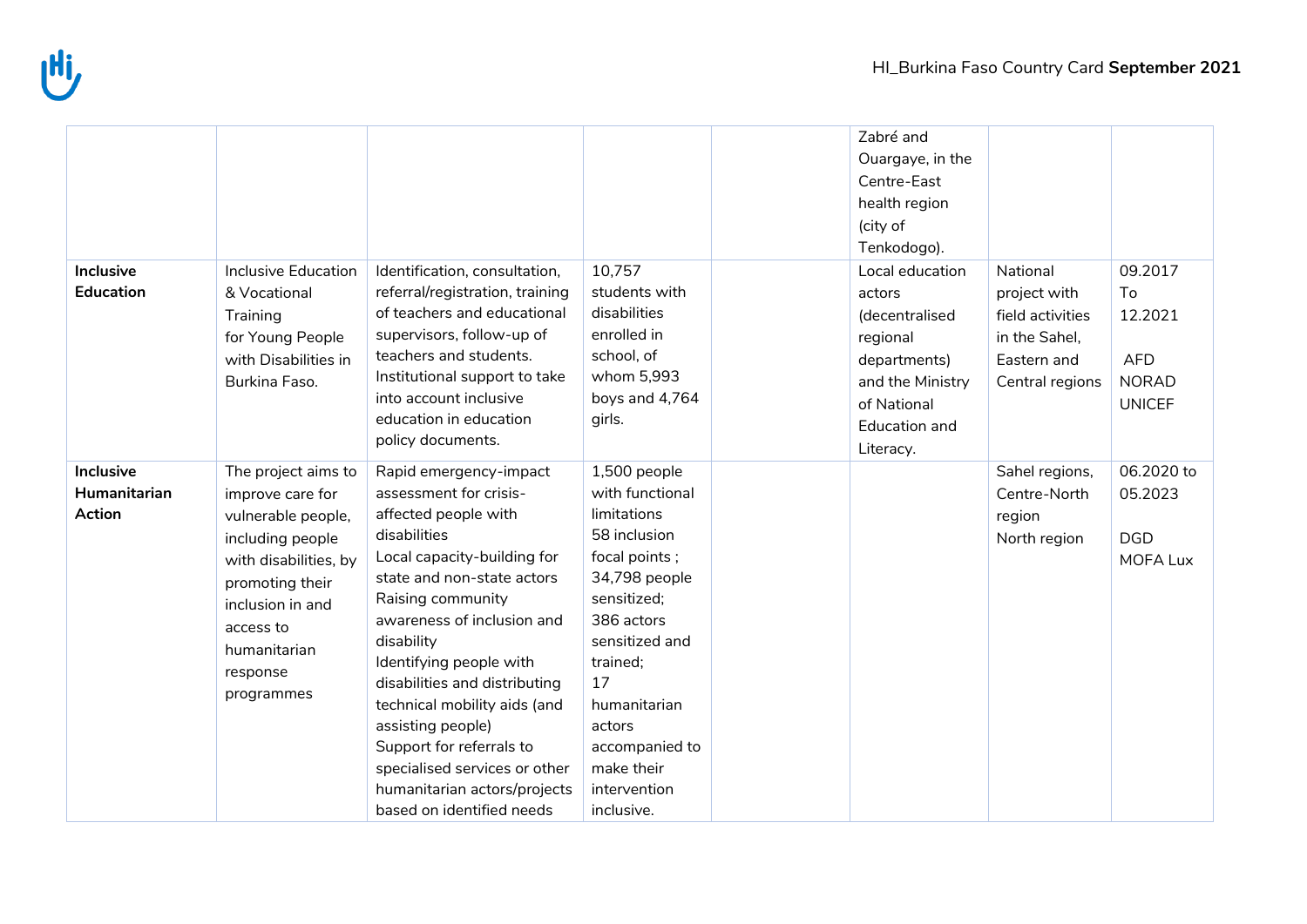|                                                          |                                                                                                                                                 | Raising awareness of<br>humanitarian actors                                                                                                                                                                | 5 DPOs (Young<br>Women and<br>Elderly) have<br>been<br>strengthened<br>5 clusters have<br>received<br>technical<br>support                                              |                                                                                                                                                                                                                |                             |                                        |
|----------------------------------------------------------|-------------------------------------------------------------------------------------------------------------------------------------------------|------------------------------------------------------------------------------------------------------------------------------------------------------------------------------------------------------------|-------------------------------------------------------------------------------------------------------------------------------------------------------------------------|----------------------------------------------------------------------------------------------------------------------------------------------------------------------------------------------------------------|-----------------------------|----------------------------------------|
| <b>Disaster</b><br><b>Preparedness/Risk</b><br>Reduction | Build the capacity<br>of schools in the<br>Sahel region and<br>combat stress<br>among education<br>actors<br>(Project Safe<br>School)           | Implementing emergency<br>preparedness and response<br>plans.<br>Training on the protective<br>learning environment<br>approach                                                                            | 46,354<br>students in 202<br>schools;<br>8575 teachers<br>and supervisors<br>(in intervention<br>schools)<br>1219<br>community<br>workers (487<br>women and<br>732 men) | Local education<br>actors<br>(decentralised<br>regional<br>departments)<br>and the Ministry<br>of National<br><b>Education and</b><br>Literacy,<br>SAMENTI, a civil<br>society<br>organisation, and<br>UNICEF. | Sahel region<br>East region | 01.2018<br>12.2021<br><b>UNICEF</b>    |
| Rehabilitation                                           | Prevent and limit<br>the complications<br>and disabling<br>sequelae of<br>malnutrition in<br>children under 5<br>suffering from<br>severe acute | Training in stimulation<br>physiotherapy and the<br>management of severe<br>malnutrition<br>Organising group<br>development and play<br>sessions<br>Anthropological study on<br>the parent/child/caregiver | 4,938 children<br>under 5 with<br>severe acute<br>malnutrition<br>Of whom<br>396children at<br>high risk of<br>disabling<br>sequelae                                    |                                                                                                                                                                                                                | Sahel region                | 05.2019<br>to<br>12.2021<br><b>DGD</b> |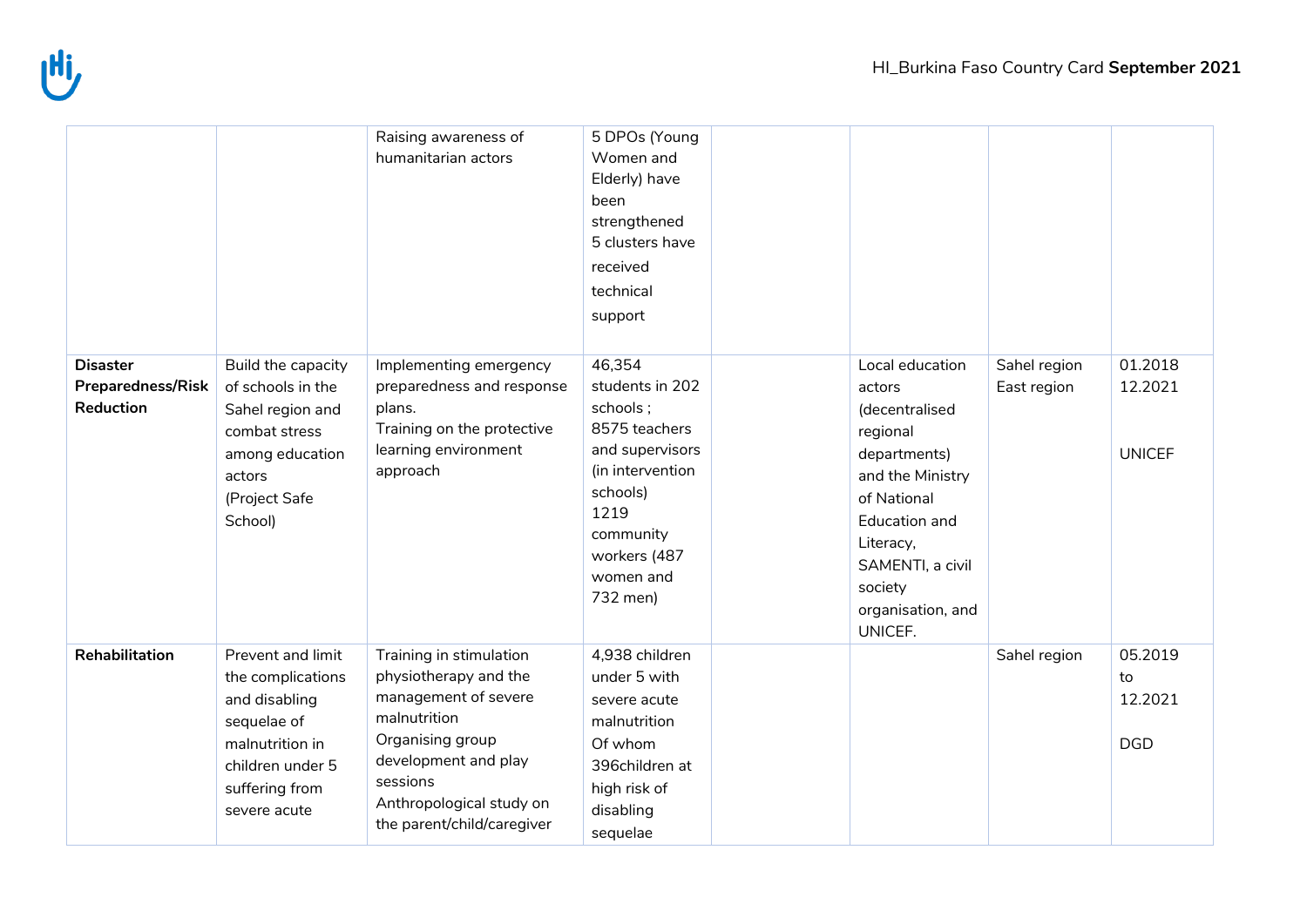|                                              | malnutrition in<br><b>Burkina Faso</b>                                                                                                                                                                                                                             | relationship in nutritional<br>services<br>Mobilising and capacity-<br>building for community<br>referral actors<br>Organising at-home visits to<br>follow-up severely<br>malnourished children at<br>high risk of disabling<br>sequelae<br>Raising the awareness of<br>nutrition actors and<br>providing input into existing<br>clusters or forums in order<br>to include development<br>stimulation in plans to<br>combat malnutrition | 9,876 parents<br>or guardians of<br>malnourished<br>children<br>30 health and<br>social services<br>personnel125<br>local actors,<br>officers and<br>community<br>leaders                       |                                |                                                        |                                                       |
|----------------------------------------------|--------------------------------------------------------------------------------------------------------------------------------------------------------------------------------------------------------------------------------------------------------------------|------------------------------------------------------------------------------------------------------------------------------------------------------------------------------------------------------------------------------------------------------------------------------------------------------------------------------------------------------------------------------------------------------------------------------------------|-------------------------------------------------------------------------------------------------------------------------------------------------------------------------------------------------|--------------------------------|--------------------------------------------------------|-------------------------------------------------------|
| Mental health,<br>Psychosocial<br>Protection | Provide internally<br>displaced people<br>and conflict-<br>affected people<br>with better access<br>to psychosocial<br>care and protection<br>services in order to<br>assist and support<br>their resilience in<br>the Sahel, North<br>and Centre-North<br>regions | Implementing mental health<br>awareness sessions<br>Implementing individual<br>and/or family psychological<br>and psychosocial care<br>sessions<br>Setting up a listening and<br>play area for children and<br>parents<br>Referral based on mapping<br>of existing assistance and<br>protection services and<br>actors trained in stress<br>management and<br>psychological first aid                                                    | 5400 people<br>sensitized in<br>Mental Health;<br>900 people<br>taken in charge;<br>5100 people<br>assisted in the<br>listening<br>centers;<br>216 people<br>referred;<br>240 people<br>trained | Implementation<br>partner: DRC | Sahel region<br>North region<br>Centre-North<br>region | 05.2020<br>to<br>04.2022<br><b>ECHO</b><br><b>DGD</b> |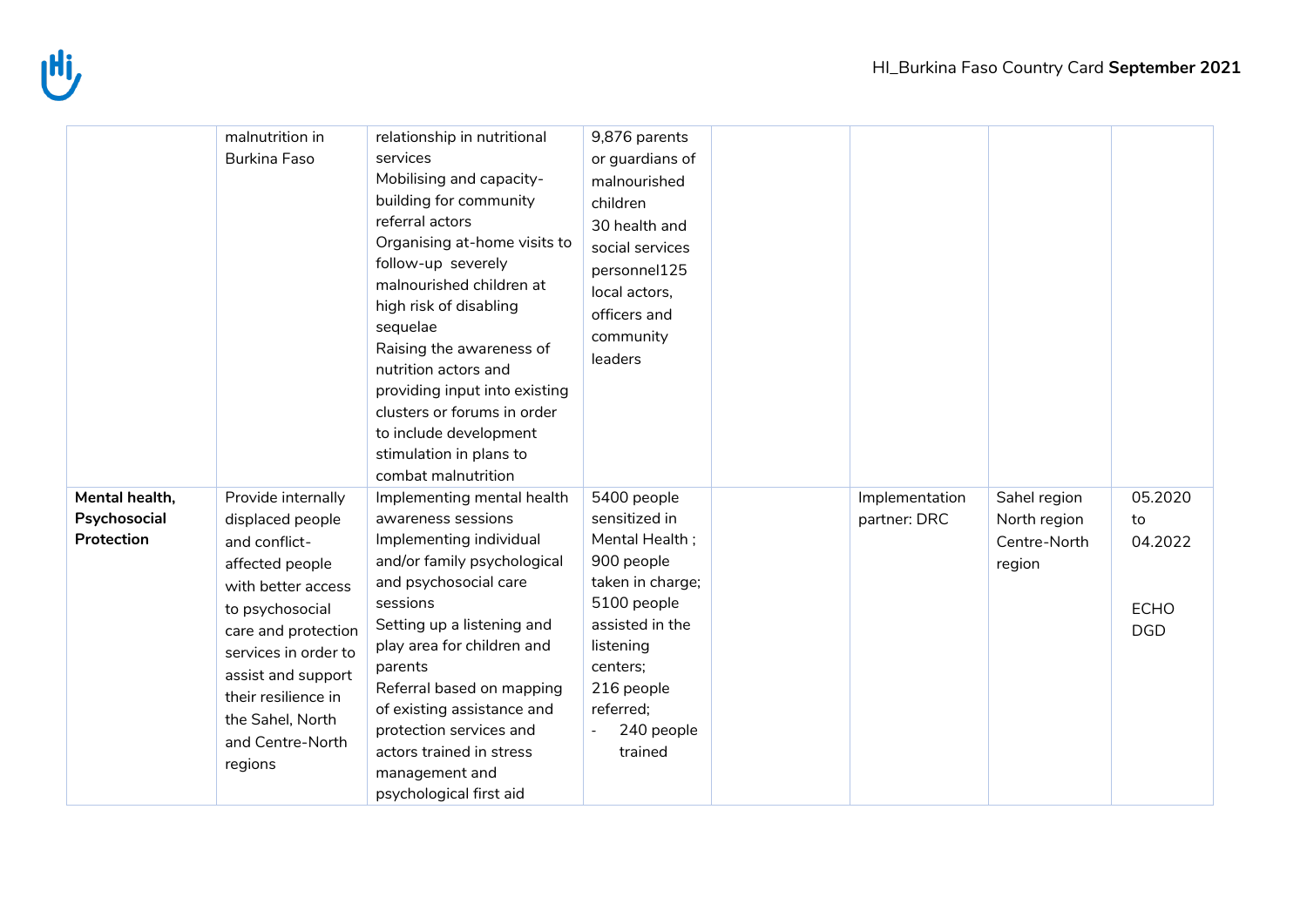![](_page_9_Picture_1.jpeg)

|                       |                                                                                                                                                  | Training of actors in mental<br>health, stress management<br>and the integrated, inclusive<br>approach                                                                                                                                                                            |                                                                                                                                                                               |                                                                                                              |                                           |                                                              |
|-----------------------|--------------------------------------------------------------------------------------------------------------------------------------------------|-----------------------------------------------------------------------------------------------------------------------------------------------------------------------------------------------------------------------------------------------------------------------------------|-------------------------------------------------------------------------------------------------------------------------------------------------------------------------------|--------------------------------------------------------------------------------------------------------------|-------------------------------------------|--------------------------------------------------------------|
| Road safety           | Capacity-building<br>for actors<br>responsible for the<br>case-management<br>of injured people<br>and technical<br>platforms in<br>Burkina Faso. | Rapid assessment of traffic<br>accidents<br>First aid training<br>Revising training modules<br>for WHO emergency<br>services<br>Training of emergency<br>services staff<br>Training of social service<br>professionals in the<br>management of post-<br>traumatic stress disorder | 80 CLSU<br>members<br>40 emergency<br>staff trained<br>30 social<br>service<br>professionals<br>trained in the<br>case-<br>management of<br>post-traumatic<br>stress disorder | Expertise France,<br>IRD, Icl Santé,                                                                         | Centre Region<br>(city of<br>Ouagadougou) | 11.2018<br>To<br>12.2021<br><b>UE</b><br>Expertise<br>France |
| Economic<br>inclusion | Build the resilience<br>and social<br>cohesion of<br>vulnerable people<br>in the cross-border<br>regions of Burkina<br>Faso (Sahel region)       | Household economy<br>analysis (HEA), selection of<br>beneficiary households<br>Hunger season social safety<br>nets for three years for very<br>poor households<br>Access to basic social<br>services for 741,045 people,<br>including prenatal<br>consultations for 26,690        | 3,000 very poor<br>households<br>benefit from<br>food security<br>assistance<br>27 health and<br>social<br>promotion<br>centres (CSPS)<br>supported                           | A2N, Red Cross<br>Spain and<br>Burkina-Faso,<br>Médecins du<br>Monde Spain,<br>Vétérinaire sans<br>Frontière | Sahel<br>region                           | 12.2019 to<br>12.2023<br><b>UE</b>                           |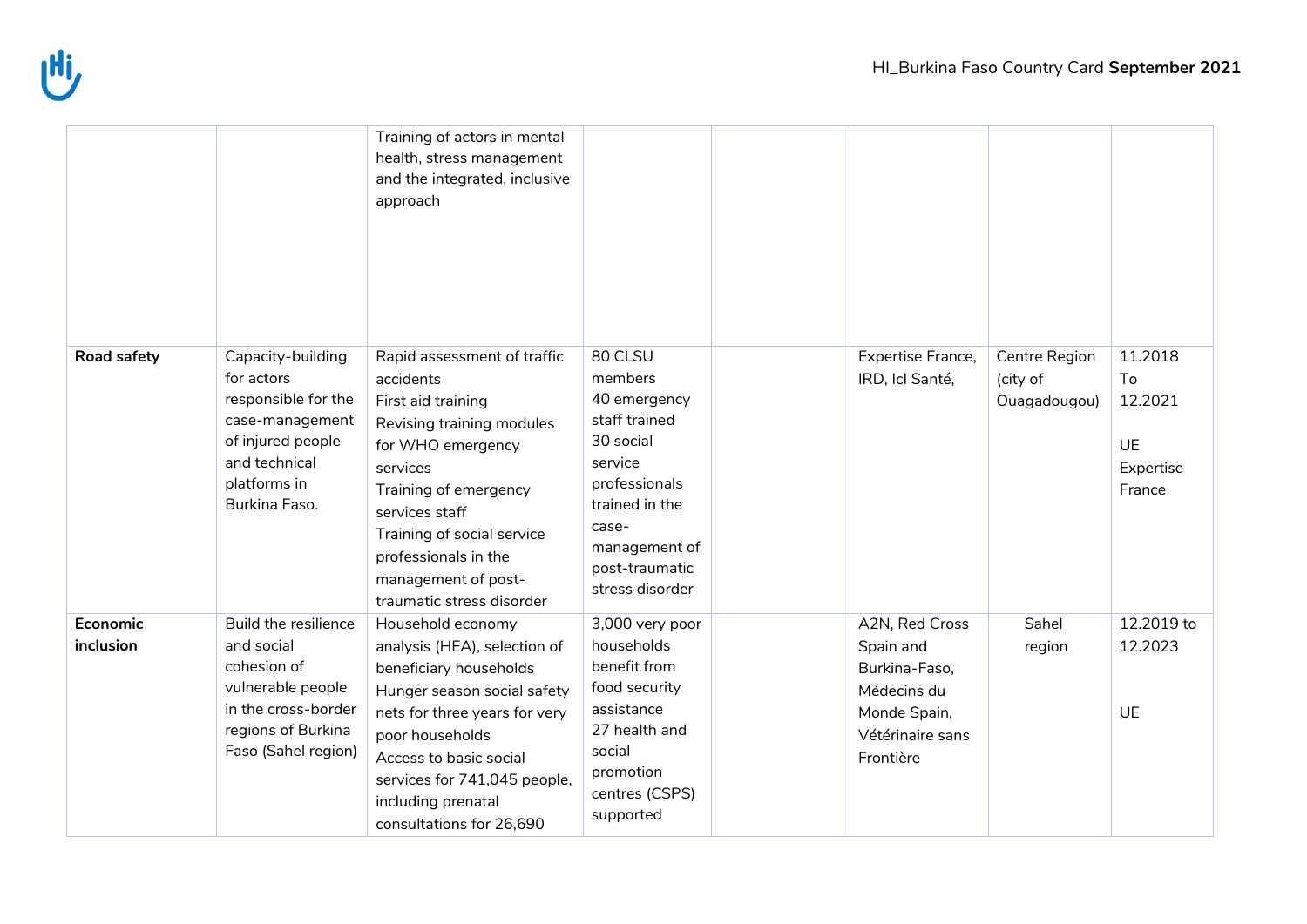|                                                                                    |                                                                                                                                                                                                | people, curative care for<br>637,595 people, and access<br>to malnutrition curative care<br>for 5,484 children under 5<br>Protecting and promoting<br>livelihoods for 3,000<br>households<br>Improving relations between<br>inhabitants and<br>representatives of state<br>authorities in municipalities<br>where the project is<br>implemented<br>Improving social cohesion,<br>and conflict prevention and<br>management for the<br>inhabitants of the<br>municipalities where the<br>project is implemented | 246<br>community-<br>based health<br>officers (ASBC)<br>supported<br>109,739<br>children under<br>5<br>89,337<br>pregnant and<br>lactating<br>women (FEFA)<br>396,211<br>patients in<br>curative care<br>3,000 very poor<br>households<br>benefit from<br>livelihood<br>assistance<br>1,470 people<br>trained in peace<br>promotion |                                                                                |                                                                              |                                                                   |
|------------------------------------------------------------------------------------|------------------------------------------------------------------------------------------------------------------------------------------------------------------------------------------------|----------------------------------------------------------------------------------------------------------------------------------------------------------------------------------------------------------------------------------------------------------------------------------------------------------------------------------------------------------------------------------------------------------------------------------------------------------------------------------------------------------------|-------------------------------------------------------------------------------------------------------------------------------------------------------------------------------------------------------------------------------------------------------------------------------------------------------------------------------------|--------------------------------------------------------------------------------|------------------------------------------------------------------------------|-------------------------------------------------------------------|
| Livelihood / Basic<br>needs / Shelter /<br>EHI / Health<br>Mental,<br>Psychosocial | Meet humanitarian<br>needs through an<br>effective<br>mechanism to<br>monitor, warn and<br>provide rapid<br>response to meet<br>the basic non-food<br>needs of affected<br>populations: water, | Implement and provide a<br>humanitarian monitoring<br>system in the Sahel region<br>Train RRM project teams on<br>PSS case-management and<br>signs and symptoms of<br>post-traumatic stress<br>disorder<br>Provide technical expertise<br>for the PSS scheme                                                                                                                                                                                                                                                   | 250 people<br>trained in PSS;<br>4500 people<br>sensitized;<br>300 people<br>treated for PSS                                                                                                                                                                                                                                        | Action Contre la<br>Faim (lead),<br>Solidarités<br>International<br><b>DRC</b> | Sahel region<br>North<br>region<br>Centre-<br>North<br>region<br>East region | 03.2019 to<br>12.2021<br><b>ECHO</b><br><b>GFFO</b><br><b>DDC</b> |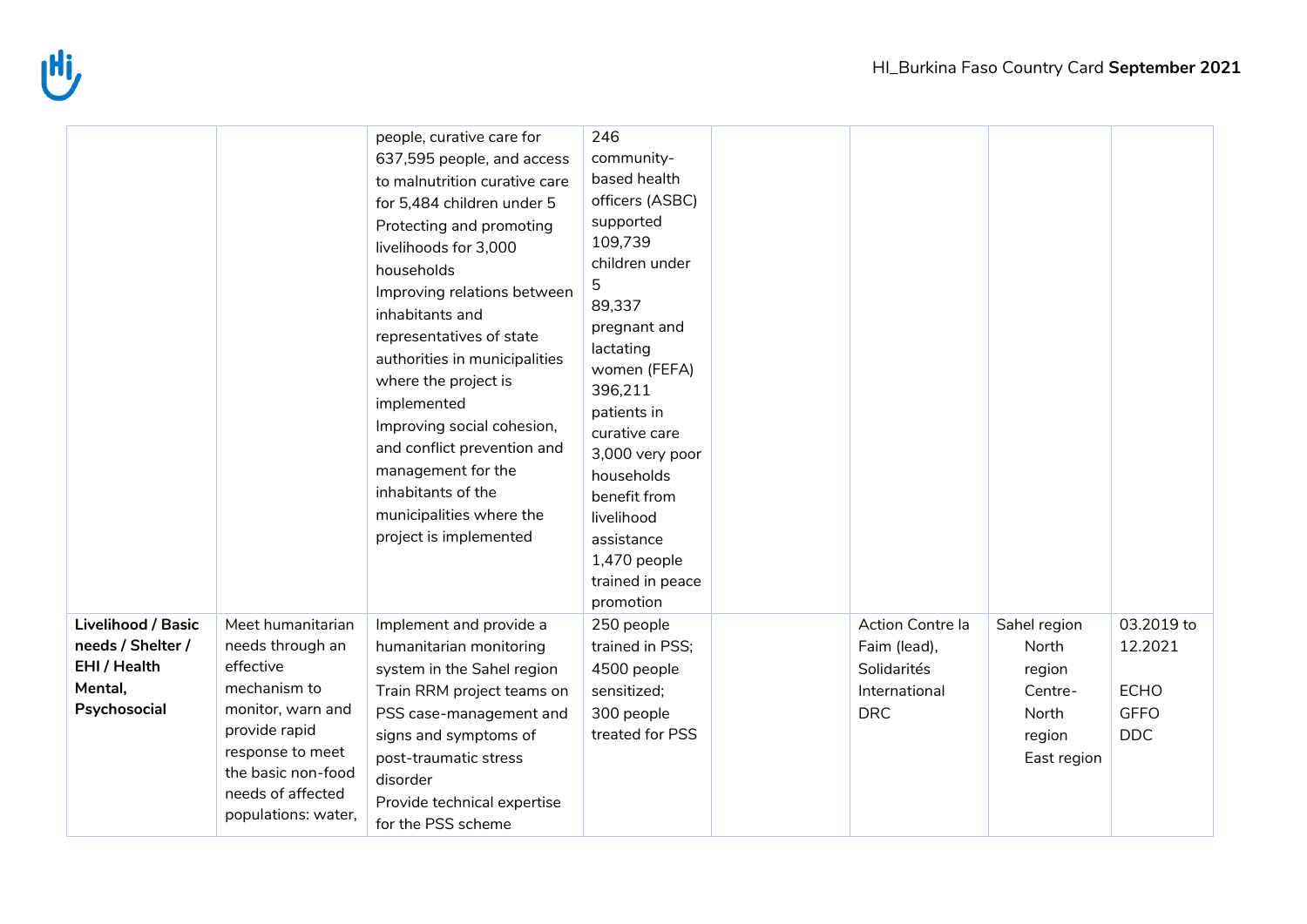![](_page_11_Picture_1.jpeg)

|                           | hygiene and<br>sanitation,<br>NFI/shelters,<br>protection and<br>psychosocial<br>support. | Provide PSS first aid<br>Train and support project<br>teams to include people<br>with disabilities |                        |  |              |            |
|---------------------------|-------------------------------------------------------------------------------------------|----------------------------------------------------------------------------------------------------|------------------------|--|--------------|------------|
| <b>Livelihood / Basic</b> | Help protect and                                                                          | Implementing one-to-one                                                                            | 8,991 people           |  | Sahel region | 06.2020 to |
| needs / Shelter /         | improve the living                                                                        | and/or family and/or group                                                                         | (including             |  | North region | 05.2022    |
| EHI / Health              | conditions of                                                                             | psychological and                                                                                  | 1,349 people           |  | Centre-North |            |
| Mental,                   | vulnerable                                                                                | psychosocial care sessions                                                                         | with                   |  | region       |            |
| Psychosocial              | displaced people                                                                          | Setting up listening and play                                                                      | disabilities)          |  |              | <b>DGD</b> |
|                           | and host                                                                                  | centres                                                                                            | benefit from           |  |              |            |
|                           | populations                                                                               | Deployment of the "green                                                                           | PSS care               |  |              |            |
|                           | affected by the                                                                           | line" remote psychological                                                                         | 19,600 people          |  |              |            |
|                           | crisis in Burkina                                                                         | assistance scheme                                                                                  | (including             |  |              |            |
|                           | Faso                                                                                      | Identifying priority areas and                                                                     | 2,940 people           |  |              |            |
|                           |                                                                                           | participatory targeting of                                                                         | with                   |  |              |            |
|                           |                                                                                           | beneficiaries                                                                                      | disabilities)          |  |              |            |
|                           |                                                                                           | Distribution of shelter and                                                                        | benefit from           |  |              |            |
|                           |                                                                                           | <b>EHI kits</b>                                                                                    | <b>EHI and Shelter</b> |  |              |            |
|                           |                                                                                           | Capacity-building for local                                                                        | kits                   |  |              |            |
|                           |                                                                                           | actors (state and non-state)                                                                       | 300 people             |  |              |            |
|                           |                                                                                           | to identify people with                                                                            | benefit from           |  |              |            |
|                           |                                                                                           | disabilities                                                                                       | care specific to       |  |              |            |
|                           |                                                                                           | Supplying technical mobility                                                                       | their disability       |  |              |            |
|                           |                                                                                           | aids and adapting them                                                                             | 21,548 people          |  |              |            |
|                           |                                                                                           | locally to promote personal                                                                        | (including             |  |              |            |
|                           |                                                                                           | autonomy                                                                                           | 3,232 people           |  |              |            |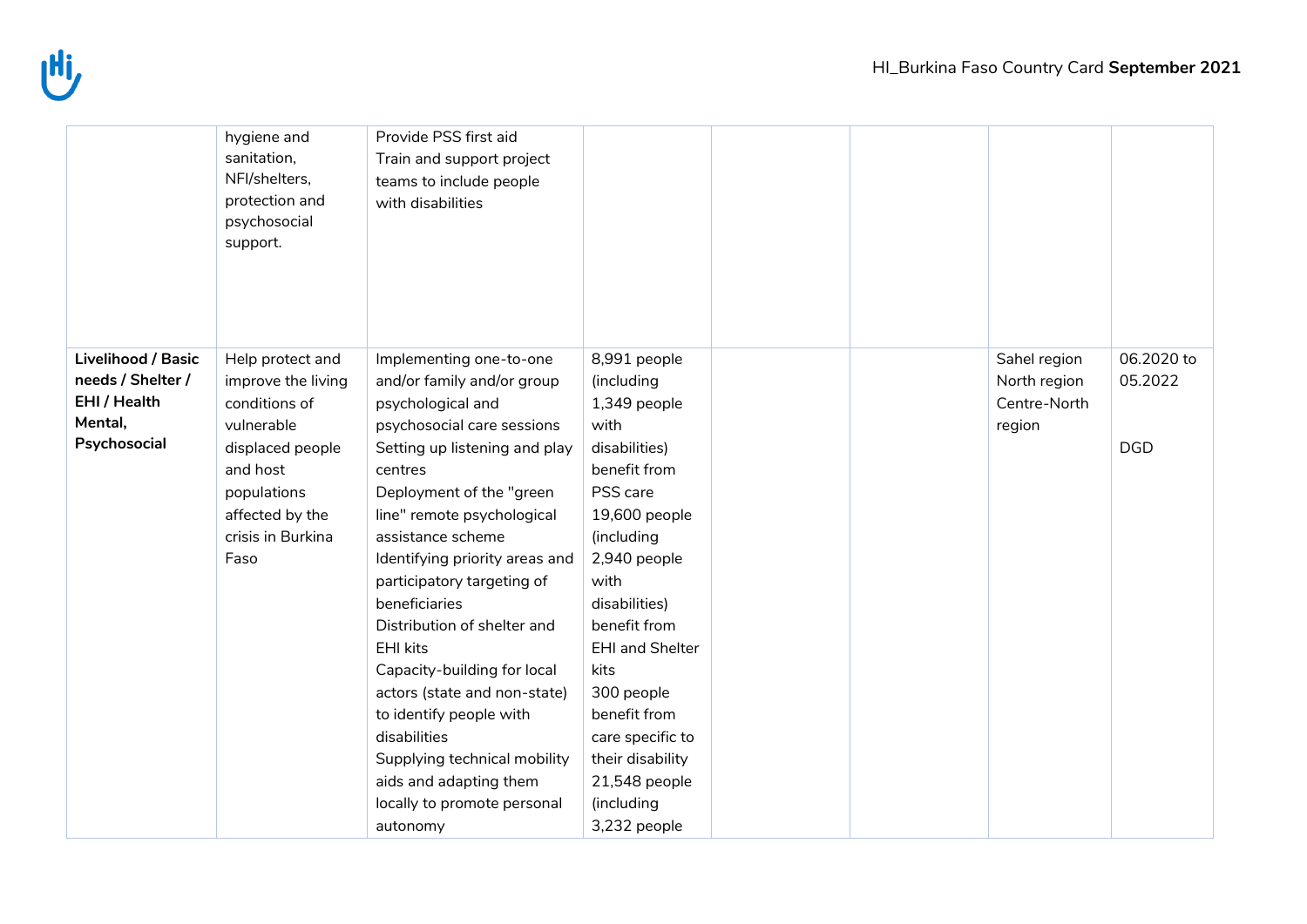![](_page_12_Picture_1.jpeg)

|                                                                     |                                                                                                                              | Supporting humanitarian<br>actors to implement<br>"accessibility and inclusion"<br>action plans                                              | with<br>disabilities)<br>benefit from<br>awareness-<br>raising and<br>referrals<br>386 women<br>humanitarian<br>actors trained |  |                                                                                                       |                                     |
|---------------------------------------------------------------------|------------------------------------------------------------------------------------------------------------------------------|----------------------------------------------------------------------------------------------------------------------------------------------|--------------------------------------------------------------------------------------------------------------------------------|--|-------------------------------------------------------------------------------------------------------|-------------------------------------|
| <b>ATLAS</b><br>LOGISTIQUE /<br>Watch<br>humanitarian<br>activities | <b>Strategic Analysis</b><br>of Emergency<br>Logistic - SIGNAL<br>To facilitate<br>humanitarian<br>access in remote<br>areas | Logistics vulnerability<br>calculation<br>Assessment of the logistic<br>environment (markets, road<br>infrastructure; transport<br>services) | Humanitarian<br>organisations,<br>government<br>and local<br>authorities                                                       |  | National<br>$+$ for<br>assessments:<br>1.Seno (Sahel)<br>2.Bam<br>(Centre-Nord)<br>3.Gourma<br>(East) | 11.2021 au<br>11.2022<br><b>BHA</b> |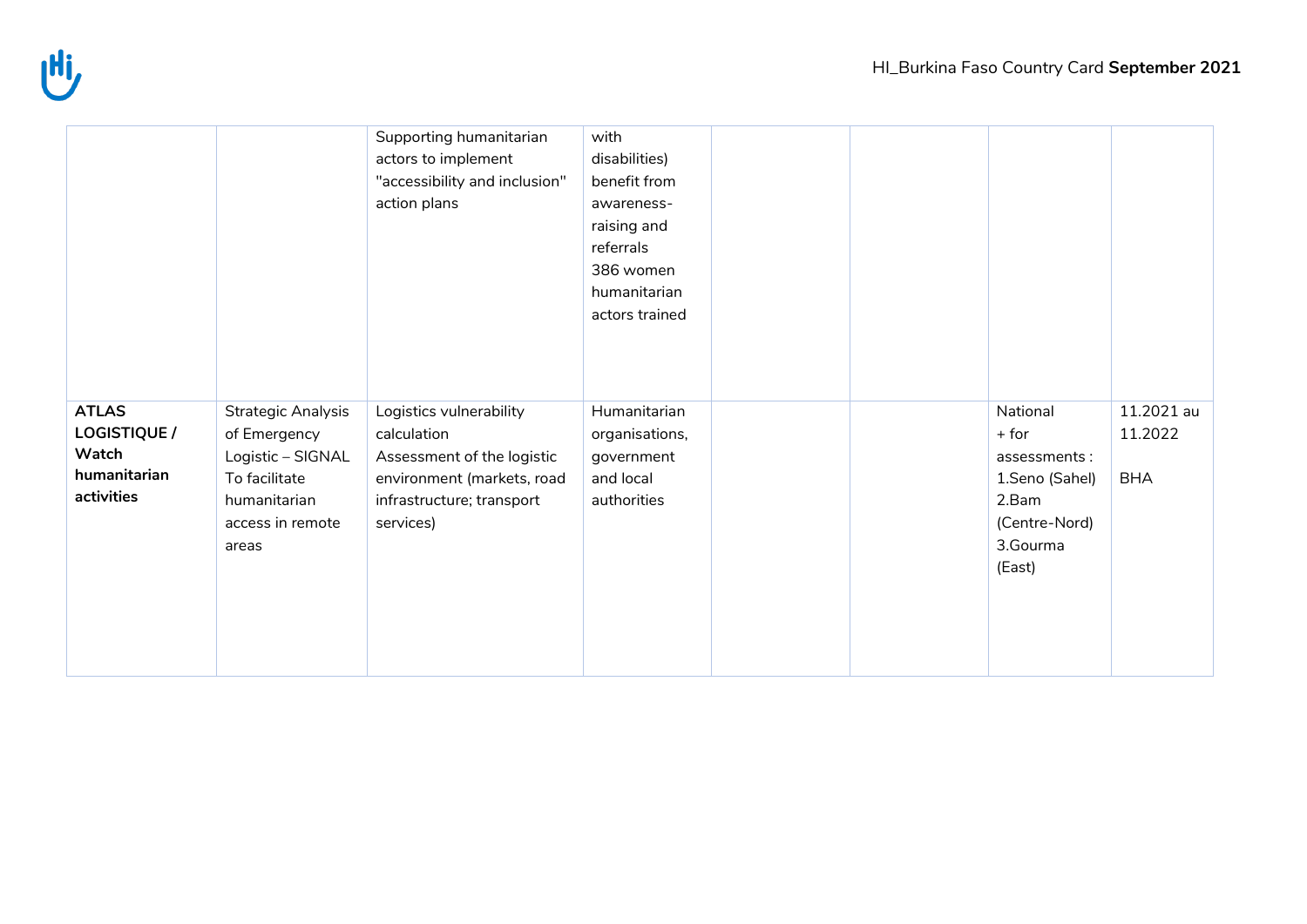| <b>Shared transport</b> | Platform:     | Transport mutualisation;         | 25               | Humanitarian  | All country | 06.202 au   |
|-------------------------|---------------|----------------------------------|------------------|---------------|-------------|-------------|
| and storage             | Maximizing    | Training of professional         | humanitarian     | organisations |             | 05.2023     |
| platforms               | Methods of    | transporters on various          | actors,          |               |             |             |
|                         | Delivering    | topics (humanitarian             | including local  | <b>OHADA</b>  |             | <b>GFFO</b> |
|                         | Humanitarian  | principles, driving in           | NGOs,            |               |             |             |
|                         | Assistance in | convoy);                         | international    |               |             |             |
|                         | Burkina Faso  | Management of the last           | NGOs and UN      |               |             |             |
|                         |               | mile;                            | agencies;        |               |             |             |
|                         |               | Mutualized storage,              | Training of 220  |               |             |             |
|                         |               | particularly for kits (shelters, | people working   |               |             |             |
|                         |               | AME, hygiene);                   | with local       |               |             |             |
|                         |               |                                  | transport        |               |             |             |
|                         |               |                                  | companies,       |               |             |             |
|                         |               |                                  | Ministry of      |               |             |             |
|                         |               |                                  | Transport, NGO   |               |             |             |
|                         |               |                                  | logistics teams, |               |             |             |
|                         |               |                                  | HI handlers and  |               |             |             |
|                         |               |                                  | conveyors        |               |             |             |